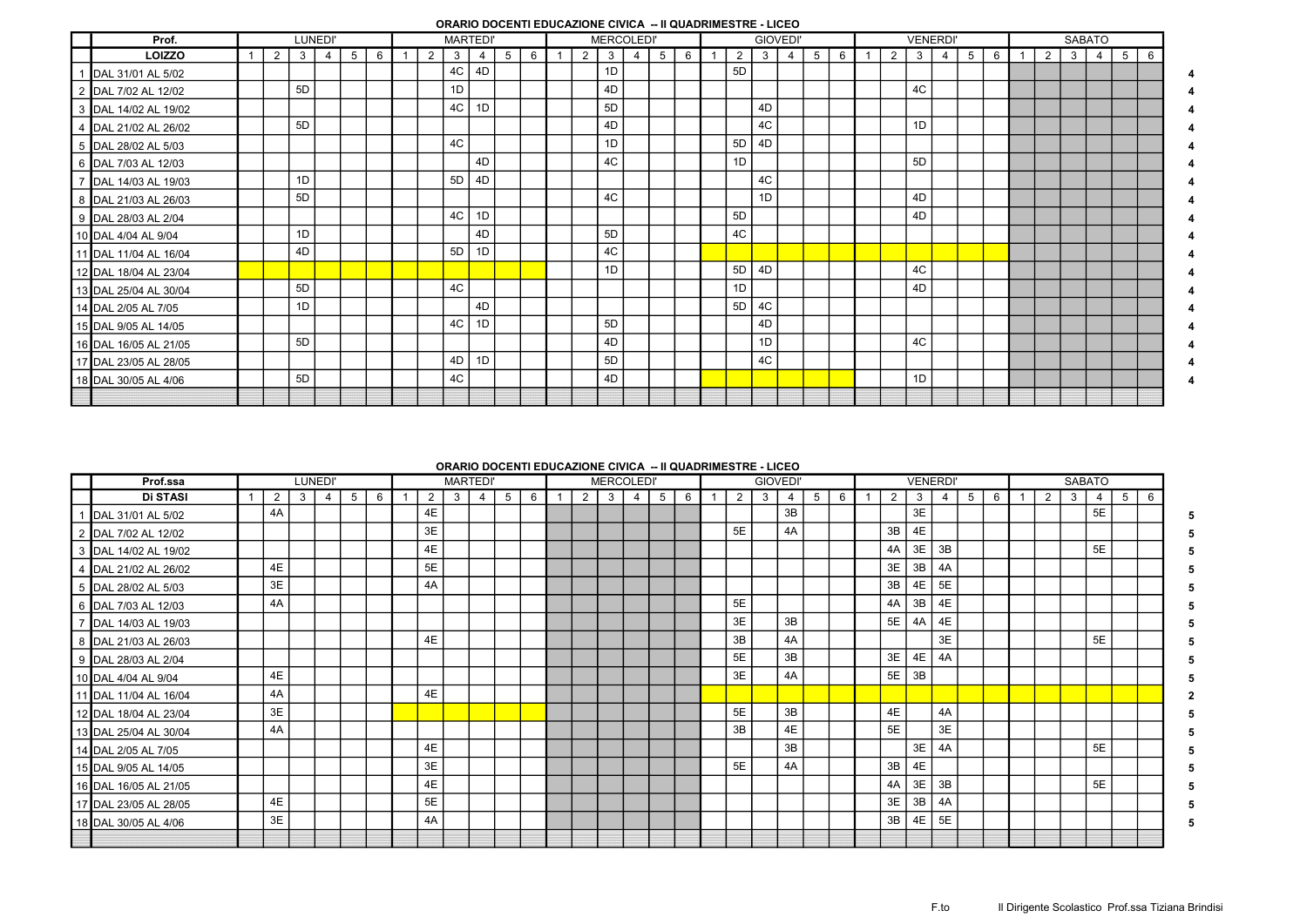ORARIO DOCENTI EDUCAZIONE CIVICA -- II QUADRIMESTRE - LICEO

| Prof.ssa              |                |                | LUNEDI'        |                 |   |    |            |              | <b>MARTEDI'</b> |                 |   |                |            | <b>MERCOLEDI'</b> |   |   |                |              | <b>GIOVEDI'</b> |   |   |   | <b>VENERDI'</b> |                |   |   |                |   |                | <b>SABATO</b>  |                |    |
|-----------------------|----------------|----------------|----------------|-----------------|---|----|------------|--------------|-----------------|-----------------|---|----------------|------------|-------------------|---|---|----------------|--------------|-----------------|---|---|---|-----------------|----------------|---|---|----------------|---|----------------|----------------|----------------|----|
| <b>SAPONARA</b>       | $\overline{2}$ | 3 <sup>1</sup> | $\overline{4}$ | $5\overline{)}$ | 6 |    | $\sqrt{2}$ | $\mathbf{3}$ | 4               | $5\overline{)}$ | 6 | 2 <sup>2</sup> | $\sqrt{3}$ | $\overline{4}$    | 5 | 6 | $\overline{2}$ | $\mathbf{3}$ | $\overline{4}$  | 5 | 6 | 2 | $\mathbf{3}$    | $\overline{4}$ | 5 | 6 | $\overline{1}$ | 2 | 3 <sup>1</sup> | $\overline{4}$ | 5 <sup>5</sup> | -6 |
| DAL 31/01 AL 5/02     |                |                | 1A             | 2A              |   |    | 3D         |              |                 |                 |   |                |            |                   |   |   |                |              |                 |   |   |   |                 |                |   |   |                |   |                |                |                |    |
| 2 DAL 7/02 AL 12/02   |                |                |                |                 |   |    | 1A         |              |                 |                 |   | 3D             | 2A         |                   |   |   |                |              |                 |   |   |   |                 |                |   |   |                |   |                |                |                |    |
| 3 DAL 14/02 AL 19/02  |                |                |                |                 |   |    |            |              |                 |                 |   | 1A             | 3D         |                   |   |   | 2A             |              |                 |   |   |   |                 |                |   |   |                |   |                |                |                |    |
| 4 DAL 21/02 AL 26/02  |                |                | 3D             | 2A              |   |    |            |              |                 |                 |   |                |            |                   |   |   | 1A             |              |                 |   |   |   |                 |                |   |   |                |   |                |                |                |    |
| 5 DAL 28/02 AL 5/03   |                |                | 2A             | 3D              |   |    | 1A         |              |                 |                 |   |                |            |                   |   |   |                |              |                 |   |   |   |                 |                |   |   |                |   |                |                |                |    |
| 6 DAL 7/03 AL 12/03   |                |                |                |                 |   |    | 3D         |              |                 |                 |   | 1A             |            |                   |   |   | 2A             |              |                 |   |   |   |                 |                |   |   |                |   |                |                |                |    |
| 7 DAL 14/03 AL 19/03  |                |                | 1A             | 2A              |   |    |            |              |                 |                 |   |                | 3D         |                   |   |   |                |              |                 |   |   |   |                 |                |   |   |                |   |                |                |                |    |
| 8 DAL 21/03 AL 26/03  |                |                |                |                 |   |    | 2A         |              |                 |                 |   |                | 1A         |                   |   |   | 3D             |              |                 |   |   |   |                 |                |   |   |                |   |                |                |                |    |
| 9 DAL 28/03 AL 2/04   |                |                | 2A             |                 |   |    | 3D         |              |                 |                 |   |                |            |                   |   |   | 1A             |              |                 |   |   |   |                 |                |   |   |                |   |                |                |                |    |
| 10 DAL 4/04 AL 9/04   |                |                | 3D             | 2A              |   |    |            |              |                 |                 |   | 1A             |            |                   |   |   |                |              |                 |   |   |   |                 |                |   |   |                |   |                |                |                |    |
| 11 DAL 11/04 AL 16/04 |                |                | 1A             |                 |   |    |            |              |                 |                 |   |                | 2A         |                   |   |   |                |              |                 |   |   |   |                 |                |   |   |                |   |                |                |                |    |
| 12 DAL 18/04 AL 23/04 |                |                |                |                 |   |    |            |              |                 |                 |   |                | 3D         |                   |   |   | 1A             |              |                 |   |   |   |                 |                |   |   |                |   |                |                |                |    |
| 13 DAL 25/04 AL 30/04 |                |                |                |                 |   |    | 1A         |              |                 |                 |   | 3D             |            |                   |   |   | 2A             |              |                 |   |   |   |                 |                |   |   |                |   |                |                |                |    |
| 14 DAL 2/05 AL 7/05   |                |                | 2A             | 3D              |   |    |            |              |                 |                 |   |                | 1A         |                   |   |   |                |              |                 |   |   |   |                 |                |   |   |                |   |                |                |                |    |
| 15 DAL 9/05 AL 14/05  |                |                |                | 2A              |   |    | 3D         |              |                 |                 |   | 1A             |            |                   |   |   |                |              |                 |   |   |   |                 |                |   |   |                |   |                |                |                |    |
| 16 DAL 16/05 AL 21/05 |                |                | 3D             |                 |   |    | 2A         |              |                 |                 |   |                |            |                   |   |   | 1A             |              |                 |   |   |   |                 |                |   |   |                |   |                |                |                |    |
| 17 DAL 23/05 AL 28/05 |                |                | 1A             |                 |   | 3D |            |              |                 |                 |   |                |            |                   |   |   | 2A             |              |                 |   |   |   |                 |                |   |   |                |   |                |                |                |    |
| 18 DAL 30/05 AL 4/06  |                |                |                | 2A              |   |    | 1A         |              |                 |                 |   |                | 3D         | 5IT               |   |   |                |              |                 |   |   |   |                 |                |   |   |                |   |                |                |                |    |
|                       |                |                |                |                 |   |    |            |              |                 |                 |   |                |            |                   |   |   |                |              |                 |   |   |   |                 |                |   |   |                |   |                |                |                |    |

## ORARIO DOCENTI EDUCAZIONE CIVICA -- II QUADRIMESTRE - LICEO

| Prof.ssa              |    |    | LUNEDI'        |   |   |    | <b>MARTEDI'</b> |    |   |   |    | <b>MERCOLEDI'</b> |   |   |   |   |   | <b>GIOVEDI</b> |   |   |    | <b>VENERDI</b> |   |   |   |   |    |    | <b>SABATO</b>  |   |   |
|-----------------------|----|----|----------------|---|---|----|-----------------|----|---|---|----|-------------------|---|---|---|---|---|----------------|---|---|----|----------------|---|---|---|---|----|----|----------------|---|---|
| <b>BIBBO</b>          | 2  | 3  | $\overline{4}$ | 5 | 6 | 2  | 3               | 4  | 5 | 6 | 2  | 3 <sup>3</sup>    | 4 | 5 | 6 | 2 | 3 | $\overline{4}$ | 5 | 6 | 2  | 3              | 4 | 5 | 6 | 1 | 2  | 3  | $\overline{4}$ | 5 | 6 |
| 1 DAL 31/01 AL 5/02   | 1B | 1E |                |   |   | 2E | 2B              | 3A |   |   |    |                   |   |   |   |   |   |                |   |   |    |                |   |   |   |   | 4B | 5A | 5B             |   |   |
| 2 DAL 7/02 AL 12/02   | 2B | 2E |                |   |   | 5B | 1B              |    |   |   |    | 1E                |   |   |   |   |   |                |   |   | 4B |                |   |   |   |   | 3A | 5A |                |   |   |
| 3 DAL 14/02 AL 19/02  | 3A |    |                |   |   | 2E | 2B              | 1E |   |   | 1B | 5A                |   |   |   |   |   |                |   |   | 5B |                |   |   |   |   | 4B |    |                |   |   |
| 4 DAL 21/02 AL 26/02  | 1B | 2B |                |   |   | 1E | 4B              | 2E |   |   |    | 3A                |   |   |   |   |   |                |   |   | 5A |                |   |   |   |   | 5B |    |                |   |   |
| 5 DAL 28/02 AL 5/03   | 1B |    |                |   |   | 2E | 1E              | 2B |   |   |    | 4 <sub>B</sub>    |   |   |   |   |   |                |   |   | 3A |                |   |   |   |   | 5A | 5B |                |   |   |
| 6 DAL 7/03 AL 12/03   | 2B | 1E |                |   |   | 1B | 2E              |    |   |   | 5B |                   |   |   |   |   |   |                |   |   | 5A |                |   |   |   |   | 3A | 4B |                |   |   |
| 7 DAL 14/03 AL 19/03  | 1B | 2B |                |   |   | 1E | 4B              |    |   |   | 3A |                   |   |   |   |   |   |                |   |   | 2E |                |   |   |   |   | 5B | 5A |                |   |   |
| 8 DAL 21/03 AL 26/03  | 5B | 2B |                |   |   | 2E | 1B              | 1E |   |   |    |                   |   |   |   |   |   |                |   |   | 3A |                |   |   |   |   | 4B | 5A |                |   |   |
| 9 DAL 28/03 AL 2/04   | 1B | 2B |                |   |   |    | 1E              | 2E |   |   | 4B |                   |   |   |   |   |   |                |   |   |    |                |   |   |   |   | 5A | 3A | 5B             |   |   |
| 10 DAL 4/04 AL 9/04   | 2E | 3A |                |   |   | 1E | 1B              | 2B |   |   | 5B | 5A                |   |   |   |   |   |                |   |   | 4B |                |   |   |   |   |    |    |                |   |   |
| 11 DAL 11/04 AL 16/04 | 1B | 1E |                |   |   |    | 2E              | 2B |   |   | 5A | 5B                |   |   |   |   |   |                |   |   |    |                |   |   |   |   |    |    |                |   |   |
| 12 DAL 18/04 AL 23/04 |    |    |                |   |   |    |                 |    |   |   | 1B | 5A                |   |   |   |   |   |                |   |   | 2E |                |   |   |   |   | 4B | 5B |                |   |   |
| 13 DAL 25/04 AL 30/04 | 3A |    |                |   |   | 1B | 2B              | 1E |   |   | 4B | 2E                |   |   |   |   |   |                |   |   |    |                |   |   |   |   | 5A | 5B |                |   |   |
| 14 DAL 2/05 AL 7/05   | 1B | 1E |                |   |   | 2B | 2E              | 3A |   |   |    |                   |   |   |   |   |   |                |   |   |    |                |   |   |   |   | 4B | 5A | 5B             |   |   |
| 15 DAL 9/05 AL 14/05  | 2B | 2E |                |   |   | 5B | 1B              |    |   |   |    | 1E                |   |   |   |   |   |                |   |   | 4B |                |   |   |   |   | 3A | 5A |                |   |   |
| 16 DAL 16/05 AL 21/05 | 3A | 1E |                |   |   | 2E | 2B              |    |   |   | 1B | 5A                |   |   |   |   |   |                |   |   | 5B |                |   |   |   |   | 4B |    |                |   |   |
| 17 DAL 23/05 AL 28/05 | 1B | 2B |                |   |   | 1E | 4B              | 2E |   |   |    | 3A                |   |   |   |   |   |                |   |   | 5A |                |   |   |   |   | 5B |    |                |   |   |
| 18 DAL 30/05 AL 4/06  | 1B |    |                |   |   | 2E | 1E              | 2B |   |   |    | 4B                |   |   |   |   |   |                |   |   | 3A |                |   |   |   |   | 5A | 5B |                |   |   |
|                       |    |    |                |   |   |    |                 |    |   |   |    |                   |   |   |   |   |   |                |   |   |    |                |   |   |   |   |    |    |                |   |   |